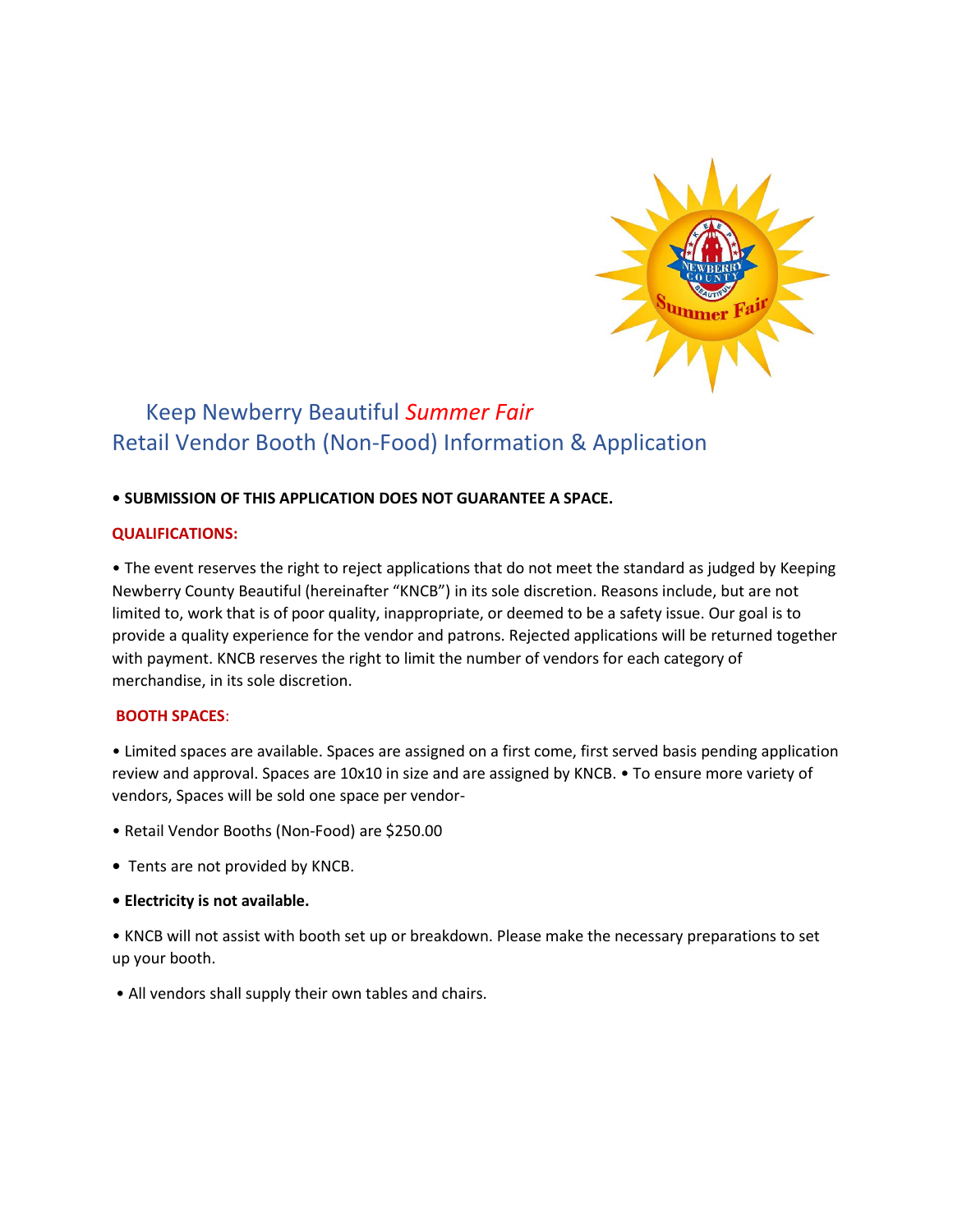#### **TAXES & LICENSES**:

Vendors are responsible for collecting and reporting SC sales tax as required by law. Vendors are also responsible for obtaining a proper SC retail license from SCDOR and a business license from the City of Newberry SC (if applicable). This shall be Vendor's responsibility and by Vendor's signature hereto, Vendor agrees to forever indemnify, defend, and hold harmless KNCB from any and all liabilities which it might incur from Vendor's failure to do so. *Application deadline is August 10, 2022 at 5pm*. Applications are accepted until spaces are filled.

NO APPLICATION WILL BE ACCEPTED WITHOUT THE COMPLETED FORM & FEE. Approved vendors will be mailed a welcome packet including a map with their booth location, parking pass, and vendor guidelines two weeks prior to the event.

Set-Up: August 25, 8:00a.m.- 12: 00p.m \*Break Down: August 28 7:00pm-9:00pm or August 29 7:00am - 9:00am. All vehicles must be removed from Fair Grounds 1 hour before Fair opens.

\*Vendors are asked to remain open until the official breakdown period or be subject to application rejection for future Keep Newberry County Beautiful events.

# **ACT of God:**

If an act of God forces the closing of Keep Newberry Beautiful Summer Fair, NO refunds or credits will be issued to vendors.

- ●NO Refunds Given to approved vendors After Application Deadline- August 10, 2022, @ 5 pm.
- ●Checks will be returned if initial vendor approval is denied.

● NOTICE: Keep Newberry County Beautiful reserves the right to ACCEPT or REJECT any application, at its sole discretion.

●KNCB reserves the right to remove any vendor that does not follow the vendor policies established for this event (see additional document).

Keep Newberry County Beautiful, 719 Kendall Rd Newberry SC 29108

#### Check payable to : **Keep Newberry County Beautiful**

**Send you registration form and fee by mail to: Keep Newberry Beautiful Summer Fair, 719 Kendall Rd, Newberry, SC 29108** *NO LATER THAN 2 WEEKS PRIOR TO THE EVENT*

*Keep these pages for your records*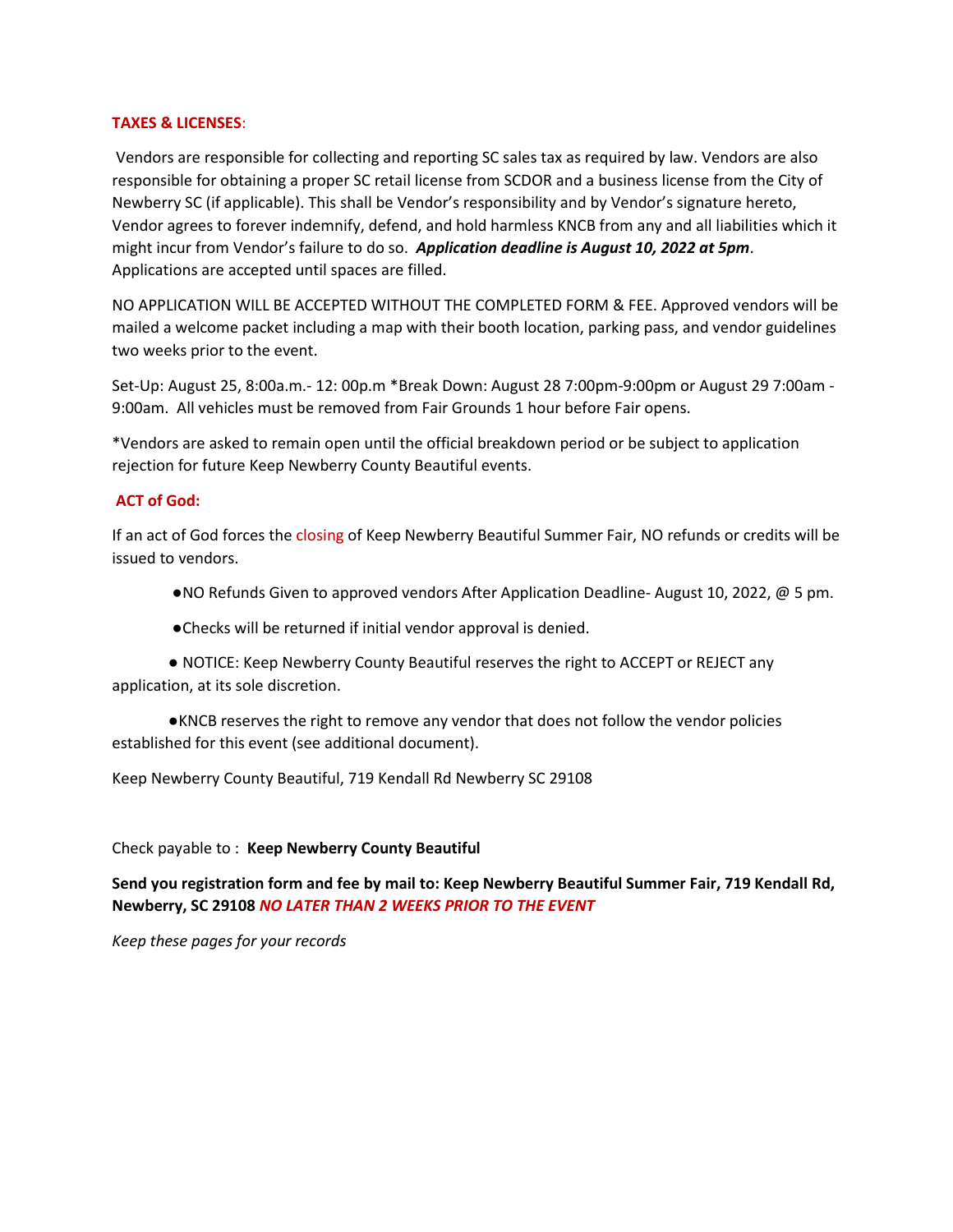Application Deadline is August 10, 2022 @ 5pm. Applications accepted until spaces are filled.

### **SUBMISSION OF THIS APPLICATION DOES NOT GUARANTEE A SPACE.**

Applicants will be notified of application status within two weeks that the application is received.

| Business/Booth Name:                                                       |                                                                                                                                                  |      |  |  |  |
|----------------------------------------------------------------------------|--------------------------------------------------------------------------------------------------------------------------------------------------|------|--|--|--|
| <b>Contact Name:</b>                                                       |                                                                                                                                                  |      |  |  |  |
| <b>Mailing Address:</b>                                                    |                                                                                                                                                  |      |  |  |  |
| PO Box:                                                                    |                                                                                                                                                  |      |  |  |  |
| City:                                                                      | State:                                                                                                                                           | Zip: |  |  |  |
| Telephone:<br><b>Primary Email:</b>                                        |                                                                                                                                                  |      |  |  |  |
|                                                                            | Website: Type of Merchandise for Sale/Display:<br>(This description will be used on Fair Maps. If needed, please attach an additional document.) |      |  |  |  |
| PAYMENT VIA (select one): check payable to: Keep Newberry County Beautiful |                                                                                                                                                  |      |  |  |  |

| CASH                 | <b>CHECK</b> |         |          | FEE AMOUNT ENCLOSED |                                                                                                             |  |
|----------------------|--------------|---------|----------|---------------------|-------------------------------------------------------------------------------------------------------------|--|
|                      |              |         |          |                     | Application fees must be paid in full at time of application. Application without fee will not be accepted. |  |
| FOR OFFICE USE ONLY: |              |         |          |                     |                                                                                                             |  |
| RECEIVED:            | APPROVED:    | DENIED: | CHECK #: | CASH:               | NOTIFIED:                                                                                                   |  |

The undersigned understands that if an act of God forces the closing of Keep Newberry Beautiful Summer Fair, NO refunds or credits will be issued to vendors.

# Hold Harmless & Indemnity:

The undersigned does hereby release, hold harmless & indemnify, acquit and forever discharge KNCB, Newberry Soil & Water Conservation District, County of Newberry SC, City of Newberry, its agents, its representatives, volunteers, its employees or contracted staff, of and from all manner of actions, suits, damages, claims or demands whatsoever in law or equity from any loss or damage of any nature of description, known or unknown, in any way relating to the undersigned participation in the KNCB events. I acknowledge that I have read all event policies and agree to adhere to them. (Include copy of Certificate of Insurance)

| Signature |  |
|-----------|--|
|           |  |

Please print name clearly \_\_\_\_\_\_\_\_\_\_\_\_\_\_\_\_\_\_\_\_\_\_\_\_\_\_\_\_\_\_\_\_\_\_\_\_\_\_\_